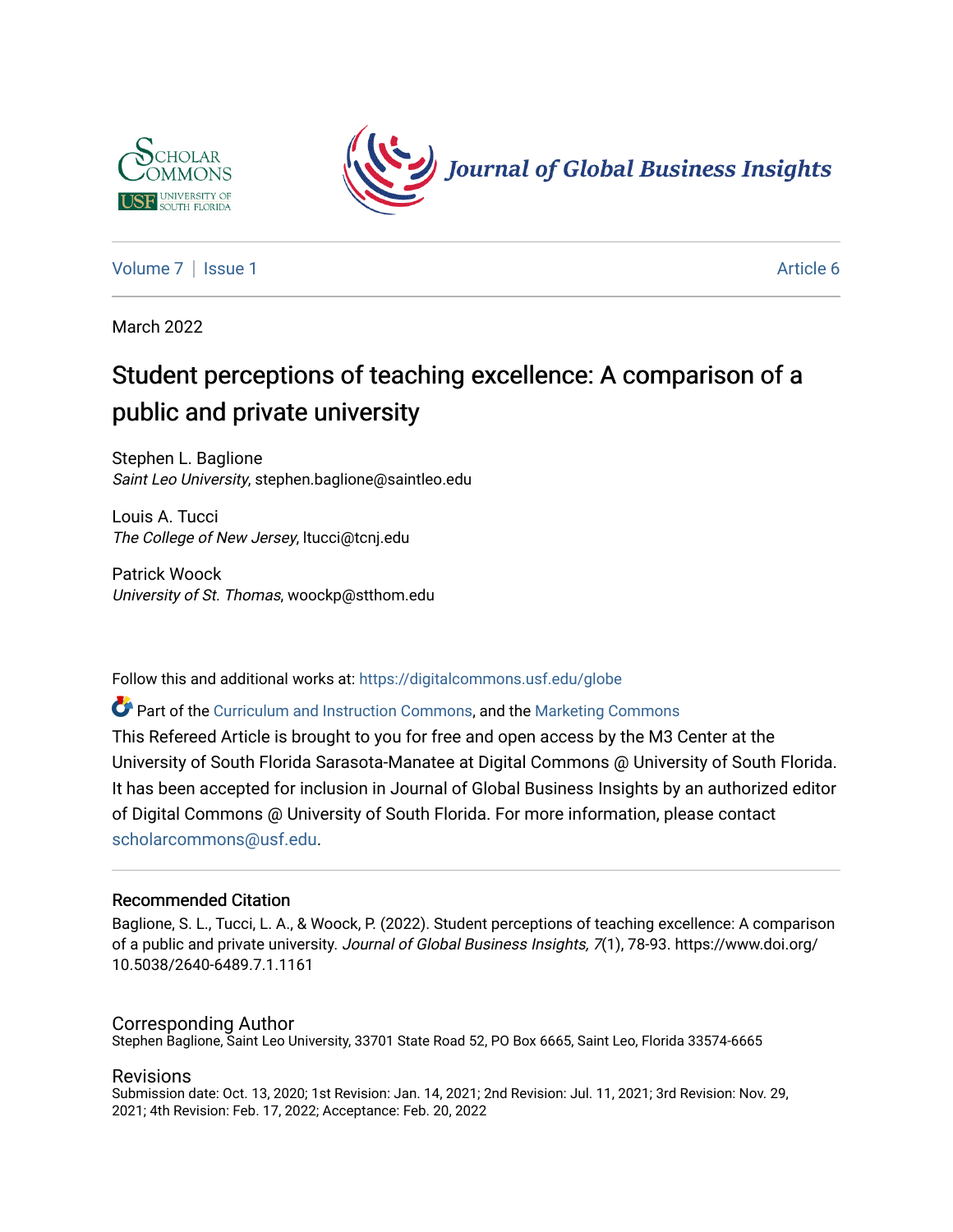# **Student Perceptions of Teaching Excellence: A Comparison of a Public and Private University**

Stephen L. Baglione<sup>1</sup>, Louis A. Tucci<sup>2</sup>, and Patrick Woock<sup>3</sup>

Tapia College of Business Saint Leo University, USA 1 stephen.baglione@saintleo.edu

School of Business The College of New Jersey, USA 2 ltucci@tcnj.edu

McNair Center for Free Enterprise and Entrepreneurship University of St. Thomas, USA <sup>3</sup>woockp@stthom.edu

# **Abstract**

The purpose of the study was to examine student perceptions of teaching excellence at different types of higher education institutions. The pressure to publish, larger class sizes, globalization, technological innovation greater accountability for learning, and justification of a college degree's worth make teaching excellence more difficult to attain. A byproduct of this pressure is an increased emphasis on student evaluations. Using two conjoint studies from a large public and a medium-size private university, assignments, exams, and grading were identified as the most important components for students in assessing teaching excellence. The least important was the faculty-student interaction, which may be caused by grade inflation. The dimensions were taken from a previously validated scale.

**Keywords:** conjoint analysis, grade inflation, student perceptions

#### **Introduction**

The importance of faculty in student learning is indisputable (Prosser et al., 2003). Faculty cannot succeed without a "conducive environment that sustains their performance" (Jalal, 2020, p. 8). Faculty are under pressure impinging on their ability to impart knowledge. Accountability to document learning and a college degree's value have increased (Kelchen, 2018). Simultaneously, teaching excellence has been more elusive because of increasing class sizes, technological innovation, and globalization (Smart et al., 2003). Publishing requirements are growing for many resulting in a siphoning of precious class preparation time (Schimanski & Alperin, 2018). These conditions have put a renewed emphasis on student evaluations. They comprise an important component in faculty promotion and tenure (Gibbs, 2001). There is also doubt about the accuracy of student evaluations to measure learning. Small or no correlations have been found between student evaluations and learning (Clayson, 2005, 2009; Uttl et al., 2017). Student evaluations also are influenced by personal preference (Gross et al., 2009). Grades and evaluations are positively related (Hoefer et al., 2012; Isely & Singh, 2005) and grade inflation is the result (Bok, 2003; Isely & Singh, 2005; McPherson et al., 2009). Students are treated as customers (Saje, 2005;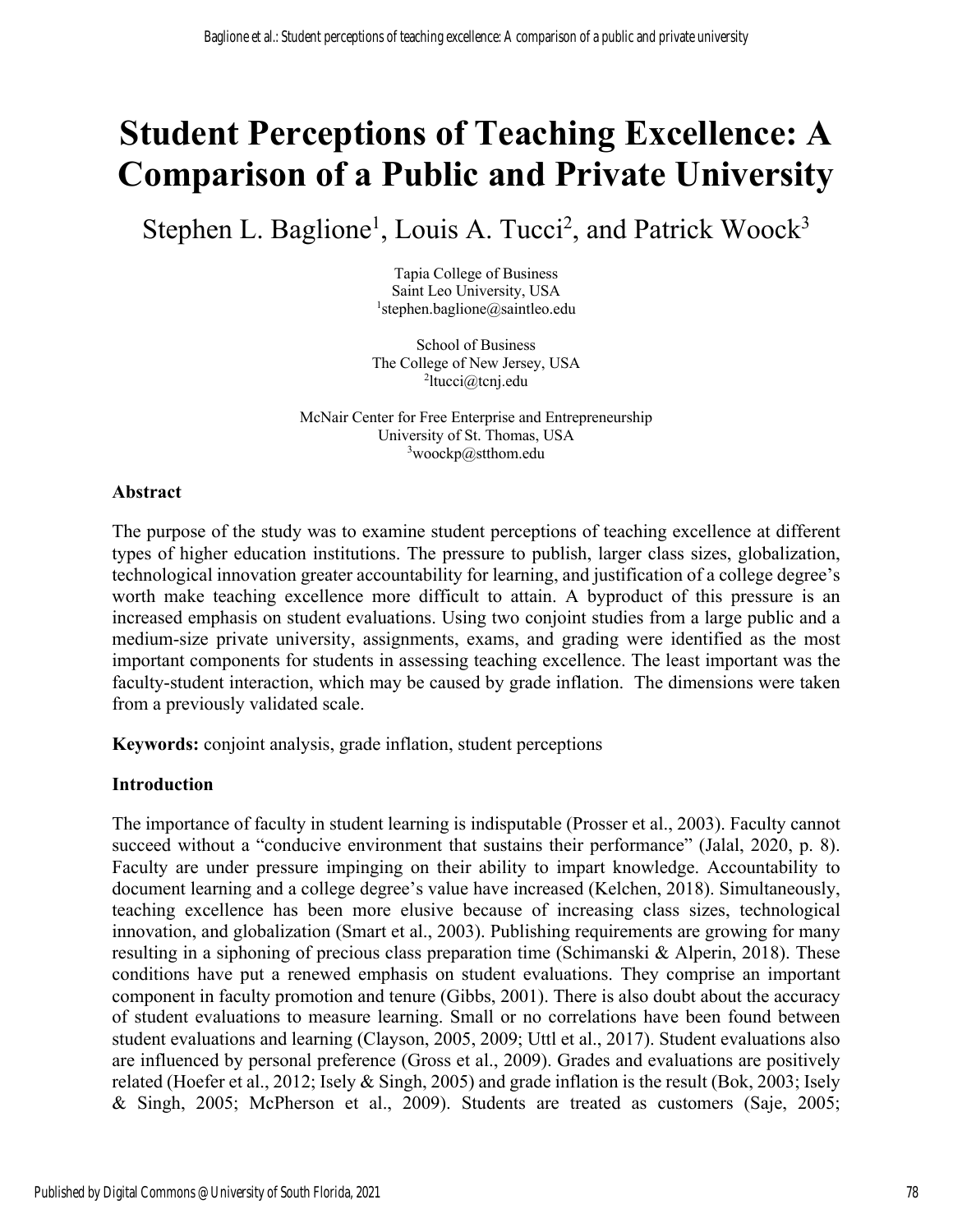Zimmerman, 2002). Researchers have argued that faculty, especially untenured faculty, pander to students for high evaluations by offering high grades regardless of effort (Kanagaretnam et al., 2003; Zimmerman, 2002). The pressure may be greater for adjuncts. Many adjunct faculty employed semester-to-semester feel greater pressure to achieve high student evaluations (Sonner, 2000).

Grade inflation describes "student attainment of higher grades [that are] independent of increased levels of academic attainment" (Eiszler, 2002, p. 489). Grades become compressed at the scale top where the separation between the best students and others diminishes (Rosovsky & Hartley, 2002). This is one example of how student evaluations become one cause of grade inflation. Interdepartmental competition for students, peer pressure from colleagues, and graduation rates are also to blame (Smith & Fleisher, 2011).

The authors examined what constitutes teaching excellence from faculty and student perspectives by using a previously validated scale. After reviewing the literature, the authors settled upon a validated scale that correlated learning and final examination scores to answer the question and measure the components of teaching excellence and their importance for students. Since learning is the goal of teaching and the scale correlates well with learning, these components of teaching excellence were deemed appropriate. This paper sought to determine if grade inflation influences those components.

#### **Literature Review**

#### *Teaching Excellence: Student Perspective*

Stronge (2007) conducted a meta-analysis on teaching effectiveness. Four dimensions were recognized: *Instructional effectiveness* included complexity, content and direction clarity, technology to improve learning, high student expectations, and questioning. *Student effectiveness* was the assessment and feedback category. The *learning environment* included behavioral expectations, classroom management, respect, and trust. Finally, *teachers* should be caring, encourage responsibility, enthusiastic, impartial, positive, and respectful (Stronge, 2007).

A number of individual studies also address teaching excellent from the student perspective. For example, students value caring professors with real-world perspectives who are strong communicators (Kelley et al., 1991). Faculty should have intellectual skills, academic rigor, and personal warmth (Brown, 1977). Onwuegbuzie et al. (2007) found four meta-themes (advocate, communicator, empowering, and responsible) and nine themes (connector, director, enthusiast, ethical, expert, professional, responsive, student-centered, and transmitter) associated with teaching excellence. Additionally, faculty should be skillful in creating assignments, exams, and grading; course organization and planning; communication; and faculty/student interaction (Centra, 1977). Faranda & Clarke (2004) conducted in-depth interviews which identified five further themes: delivery, fairness, knowledge and credibility, organization and preparation, and rapport. Some research was directly related to teaching improvement. Over 3,500 student comments for an inspirational teaching award were analyzed with software to identify commonalities (Bradley et al., 2015). The study identified sixteen themes: supportive in their lives engaging, supportive beyond the job description, friendly, approachable, encouraging, passionate,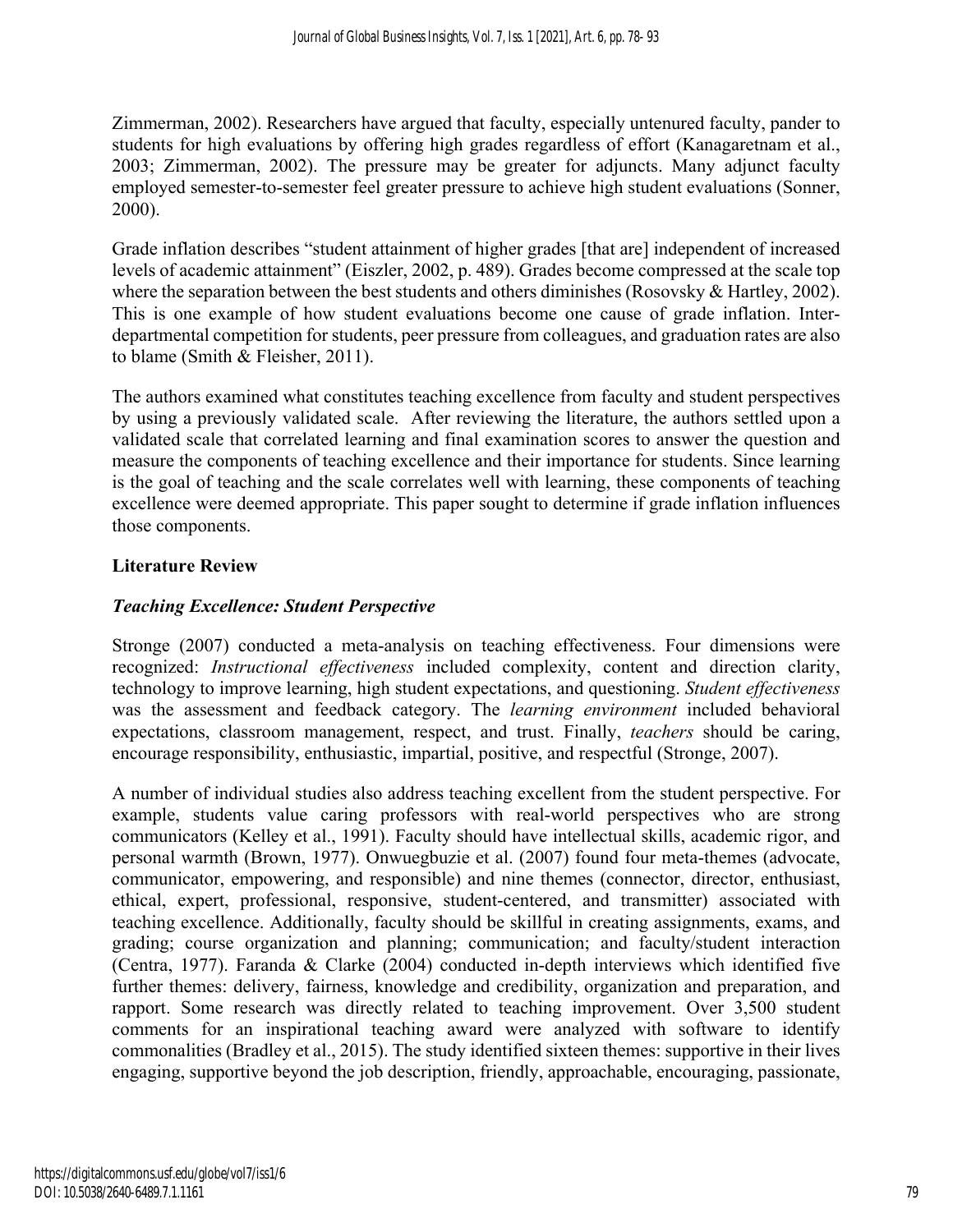reliable, challenges students to succeed, enthusiastic, entertaining, role model, positive attitude, up-to-date research, motivational, and organized (order of several comments).

The Teacher Behavior Checklist (TBC) is designed to improve teaching through diagnosis and remediation (Keeley et al., 2006). It provides a checklist of 28 qualities; however, across 14 studies, only subject knowledge was included in all (Buskist & Keeley, 2018). In 11 of the 14 studies, "approachable and personable, being an effective communicator, having realistic expectations of students, and fair testing and grading were listed" (Buskist & Keeley, 2018, p. 100).

According to Buskist et al. (2002), faculty and students agreed on eight of the 28 qualities listed on the TBC (approachable/personable, creative and interesting, encouraging and caring, enthusiastic, flexible/open-minded, knowledgeable about the subject, realistic expectations of students/fair testing and grading, and respectful). Excluding knowledge, unidimensionality was found among eight factors (Landrum & Stowell, 2013). Nationally, American faculty met six criteria of the TBC 77% of the time (Boysen et al., 2015). Syllabus construction was the most frequently met criterion (91%) and instructional methods the least (69%). The qualities were extensive, from personal qualities such as caring, respect, and enthusiasm to real-world experience and academic rigor.

#### *Teaching Effectiveness: Faculty Perspective*

According to award-winning faculty, good teachers are (in order of importance) passionate, engaging, caring, and a teacher-learner (Benekos, 2016). Exemplary teachers value caring/empathy, communication skills, involvement, preparation, and real-world perspectives (Smart et al., 2003). Another group of exemplary faculty ascribed teaching excellence to receptivity and understanding of students' classroom needs and an abdication of some control to students in the classroom (Giorgi & Roberts, 2012, p. 66). Sixteen faculty viewed teaching excellence as commitment, critical thinking, dedication, learner independence, and expertise (Wood & Su, 2017). Matheson (2020) presented findings from in-depth interviews of five teaching-award-winning faculty on teaching excellence and determined that teachers should be enthusiastic and constantly try to make teaching relevant and meaningful. Furthermore, they are empathetic, respectful, vulnerable, self-critical, and receptive to feedback. Finally, they believed education should be authentic, linked to the wider community, and life-changing (Matheson, 2020).

Faculty in 12 studies using the TBC attributed teaching excellence to encouraging critical thinking and subject knowledge (Buskist & Keeley, 2018). In 10 of the 12 studies, excellent teaching included being approachable and personable, creative and interesting, and an effective communicator. There was much overlap between award-winning faculty and other faculty using the TBC (Keeley et al., 2016); however, award-winning faculty emphasized preparation and rapport with students more. Faculty and students differ on their perceptions of teaching excellence (Layne, 2012).

Students and faculty do have some commonalities on what constitutes teaching excellence. These commonalities include preparation, knowledge, caring, and real-world focus. Faculty are more nuanced about learning using terms like critical thinking, creativity, teacher-learner, learner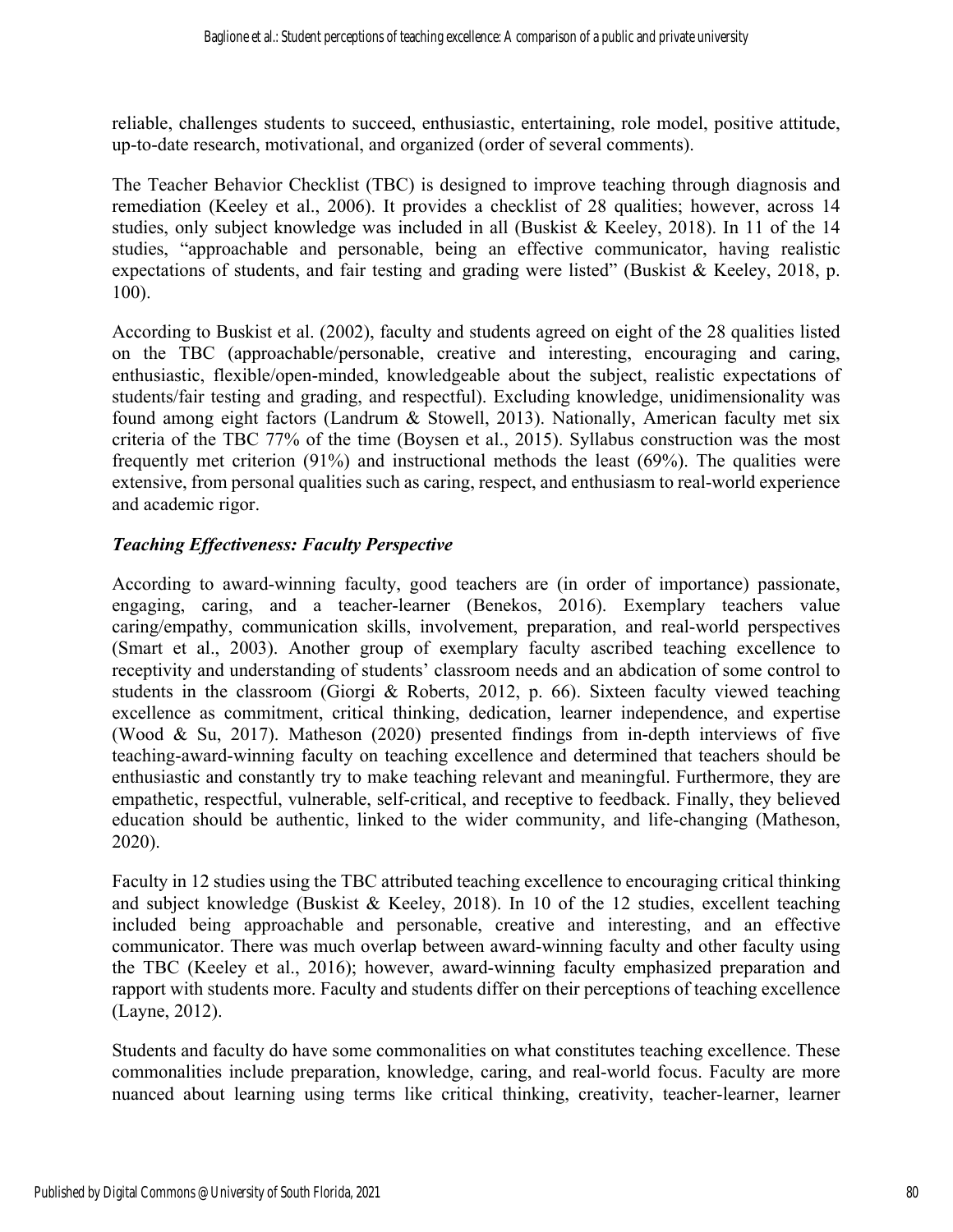independence, and abdicating some control to students. Faculty depth here illustrates a greater background in learning theory.

Studies that did not survey faculty or students directly include Chickering and Gamson's (1987) good practices for teaching, which included develops reciprocity and cooperation among students; encourages student-faculty interaction; enforces time on task; provides prompt feedback; respects diverse talents and ways of learning; sets high expectations; and supports active learning. Their work is based on prior research. Similarly, Orlando (2013) synthesized teaching excellence to include accessible, caring, collaboration with colleagues, enthusiastic, flexible, high expectations, leadership, love of learning, and respect. Korthagen (2004) listed these skills for teaching excellence: compassion, empathy, flexibility, love, tolerance, and understanding. Table 1 summarizes the literature review.

| Author                          | <b>Dimension</b>                                                                                                                                                                                                                          | <b>Sample</b>   |
|---------------------------------|-------------------------------------------------------------------------------------------------------------------------------------------------------------------------------------------------------------------------------------------|-----------------|
| Benekos (2016)                  | Passionate, engaging, curious, caring, and teacher-learner                                                                                                                                                                                | Faculty         |
| Boysen et al., (2015)           | Training, instructional methods, the assessment process, syllabi, content, and student<br>evaluations                                                                                                                                     | Faculty         |
| Bradley et al., (2015)          | Supportive, engaging, supportive beyond the job description, friendly, approachable,<br>encouraging, passionate, reliable, enthusiastic, entertaining, role model, positive attitude,<br>up-to-date research, motivational, and organized | <b>Students</b> |
| <b>Brown</b> (1977              | Personal warmth, intellectual skill, and academic rigor                                                                                                                                                                                   | Students        |
| Buskist and Keeley (2018)       | Subject knowledge, topic enthusiasm, and promoting critical thinking                                                                                                                                                                      | Faculty         |
| Buskist and Keeley (2018)       | Subject knowledge, topic enthusiasm, approachable and personable, effective<br>communicator, and realistic expectations of students, and fair testing and grading                                                                         | Students        |
| Buskist et al., (2002)          | Approachable/personable; creative and interesting; encouraging and caring; enthusiastic'<br>flexible/open-minded; knowledgeable about the subject; realistic expectations of<br>students/fair testing and grading; and respectful         |                 |
| Centra (1977)                   | Course organization and planning; communication; faculty/student interaction; and<br>assignments, exams, and grading                                                                                                                      | <b>Students</b> |
| Centra and Gaubatz (2005)       | Course organization and planning; communication; faculty/student interaction; assignments,<br>exams, and grading; student effort and involvement; and overall evaluation                                                                  | <b>Students</b> |
| Chickering and Gamson<br>(1987) | Student-faculty interaction; reciprocity and cooperation among students; active learning;<br>prompt feedback; time on task; high expectations; and diverse talents and ways of learning                                                   | No sample       |
| Faranda and Clarke (2004)       | Rapport, delivery, fairness, knowledge and credibility, and organization and preparation                                                                                                                                                  | Students        |
| Giorgi and Roberts (2012)       | Receptivity, sensitivity, and giving students some control                                                                                                                                                                                | Faculty         |
| Gruber et al., (2010)           | Fostering teamwork, subject expertise variety of teaching methods, friendliness, and humor                                                                                                                                                | Students        |
| Keeley et al., (2016)           | Enthusiastic, strive to be better, creative and interesting, knowledgeable, and approachable                                                                                                                                              |                 |
| Kelley et al., (1991)           | Communication skills, genuinely caring, and a real-world perspective                                                                                                                                                                      | Students        |
| Korthagen (2004)                | Empathy, compassion, understanding and tolerance, love, and flexibility                                                                                                                                                                   | No sample       |
| Landrum and Stowell             | Approachable, creative, encouraging, enthusiastic, flexible, knowledgeable, realistic                                                                                                                                                     | Faculty and     |
| (2013)                          | expectations, and respectful                                                                                                                                                                                                              | students        |
| Matheson (2020)                 | Enthusiastic, make teaching relevant and meaningful, empathetic, respectful, vulnerable,<br>self-critical, and receptive to feedback                                                                                                      | Faculty         |
| Onwuegbuzie et al., (2007)      | Advocate, communicator, empowering, and responsible                                                                                                                                                                                       | Students        |
| Orlando (2013)                  | Accessible, caring, enthusiastic and warm; create community; flexible; high student<br>expectations; love of learning; professional; respect students; and skilled leader                                                                 | No sample       |
| Smart et al., (2003)            | Communication skills; real-world perspective; carrying/empathy; involvement orientation;<br>and organization preparation                                                                                                                  | Faculty         |
| Stronge (2007)                  | Instructional effectiveness, student effectiveness, learning environment, and teacher's<br>personal qualities                                                                                                                             | Students        |
| Stronge et al., (2011)          | Classroom management and student relationships                                                                                                                                                                                            | Faculty         |
| Wood and Su (2017)              | Dedicated, committed, discipline expertise, encourage learner independence and critical<br>thinking, and safe learning environment                                                                                                        | Faculty         |

| <b>Table 1. Literature Review</b> |
|-----------------------------------|
|-----------------------------------|

*Source:* Baglione and Tucci, 2019.

#### *Student Instructional Report*

The Student Instructional Report (SIR) by the Educational Testing Service correlated learning and final examination scores (Centra, 1977). Specifically, final examination scores and student ratings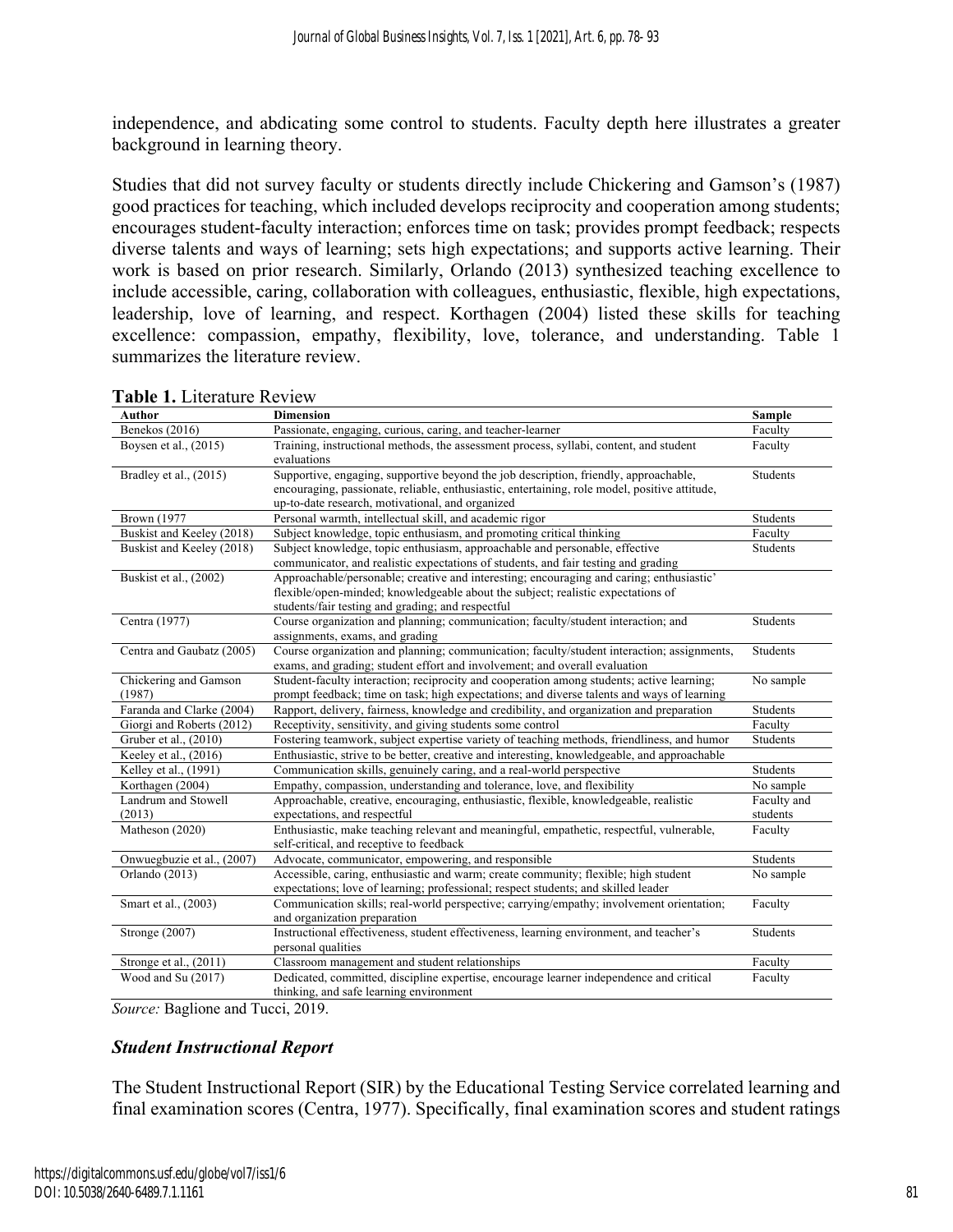from SIR were correlated in 72 sections of seven courses across 44 teachers (Centra, 1977). The exams were constructed by faculty not teaching the classes, and students were randomly assigned to some but not all classes. Final examination scores correlated with course objectives and organization, lecture quality, and an overall teaching effectiveness measure. Teacher-student relationships and student effort were moderately correlated with final exam scores.

SIR II comprised eight scales with the first four similar to those in SIR (course organization and planning; communication; faculty-student interaction; and assignments, exams, and grading), although items had been added, changed, and deleted (Centra, 1998). According to Centra and Gaubatz (2005), updated scales included course outcomes, student effort and involvement, supplemental instructional methods, and course difficulty. The scales were validated through factor analysis. Instead of final examination scores, the scales were related to student perceived learning since it did not require standardized tests and correlated with student instruction ratings. The independent variables were:

- course organization and planning
- communication
- faculty-student interaction
- assignments, exams, and grading
- student effort and involvement, and
- overall evaluation.

Data on 6,136 classes and 116,144 students were collected from 26 two- and four-year colleges and universities over three semesters in 1995 and 1996. Multiple regressions were used to determine the best predictor of student perceived learning. Six variables were statistically significant: (a) overall evaluation; (b) student effort; (c) assignment, exams, and grading; (d) communication; (e) class size less than 15; and (f) junior or senior level. Stepwise regression produced the following significant predictors of perceived student learning: overall evaluation; student effort and involvement; and assignments, exams, and grading. Communication was important for different disciplines. Educational Testing Service recommends its use for instructional improvement and tenure decisions (Educational Testing Service, 2013).

SIR II may serve as a proxy for teaching excellence. It encapsulated the main qualities of teaching excellence perceived by students and faculty. The scales have been validated and shown to relate to learning: objective and perceived. Descriptions of the four scales are listed below. *Course organization and planning* include class preparation; class time use; explaining course requirements; subject knowledge; and summarizing material. *Prior research* documented the need for intellectual skill, academic rigor, training, time on task, organization preparation, classroom management, dedication, commitment, expertise, discipline expertise, real-world perspective, flexibility, curious, skilled leader, and more. *Communication* includes clear and understandable presentations; command of English; use of examples or illustrations to clarify course material; use of challenging questions or problems; and enthusiasm for course material. *Synonyms used in prior research* include engaging, critical thinking, active learning, rapport, and creativity. *Facultystudent interaction* includes helpfulness and responsiveness to students; respect for students; concern for student progress; availability of extra help for the class; and willingness to listen to students. This also included approachable, accessible, advocate, caring, tolerant, personal warmth, personable, friendliness, empathy, compassion, love, empowering, creating community,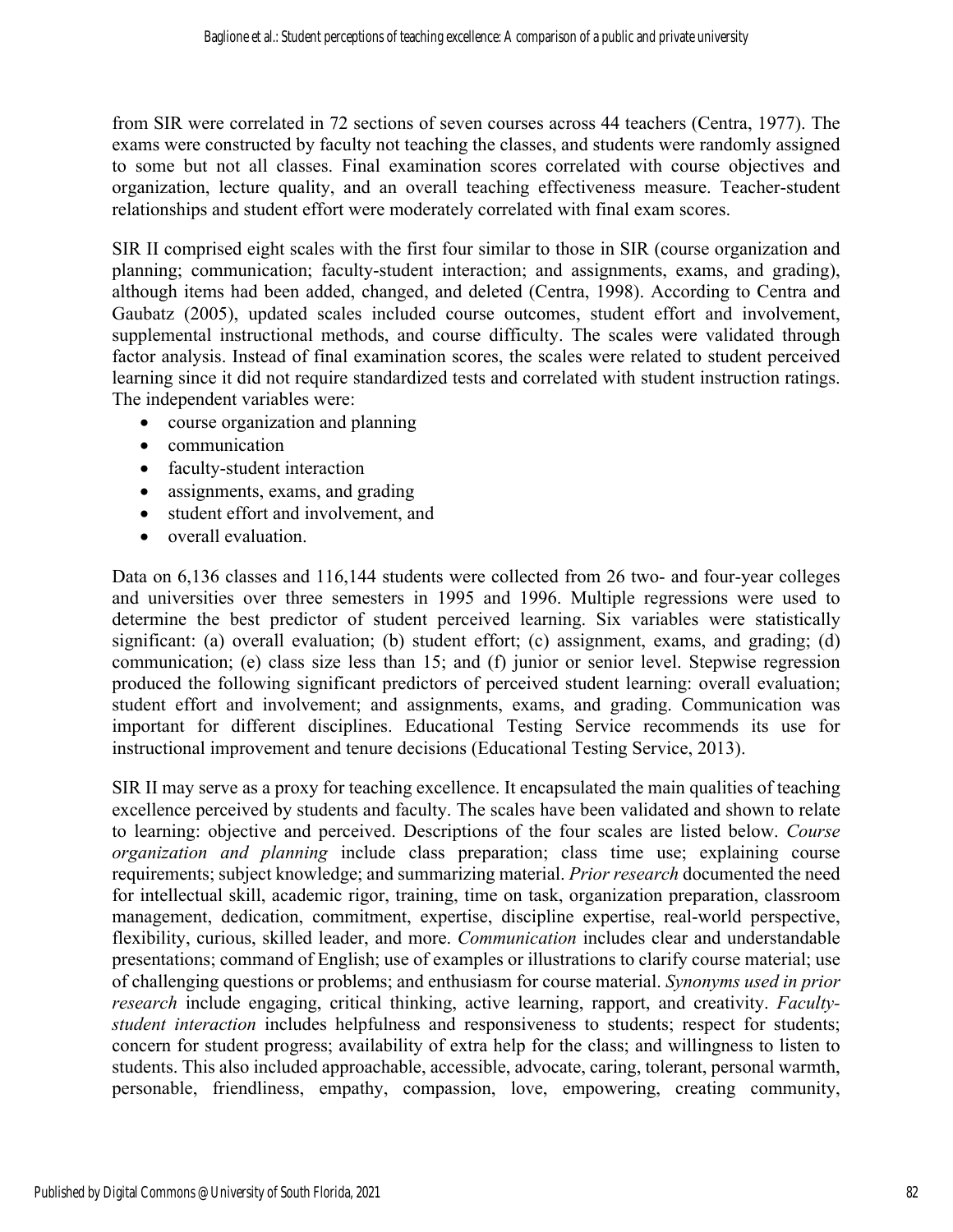encouraging learner independence, safe learning environment, humor, and others. *Assignments, exams, and grading* include information on grading; clarity of exam questions; exams covering important aspects of the course; instructor's comments on assignments and exams; overall quality of textbooks; and helpfulness of assignments in understanding course material. Descriptors were realistic expectations, fairness, assessment process, student evaluations, fair testing and grading, and others.

#### *Public vs. Private Education*

Higher education in the United States has two distinct paths: public and private. State support for public institutions has declined. From 2008 to 2019, funding per student (adjusted for inflation) in higher education declined in 45% of the states (Mitchell et al., 2018). Only four spent more during that timeframe; California, Hawaii, North Dakota, and Wyoming. Declines of more than 30% occurred in nine states: Alabama, Arizona, Louisiana, Mississippi, Missouri, New Mexico, Oklahoma, Pennsylvania, and South Carolina. The top 10 American universities are all private (U.S. News and World Report, n.d.). Number 22 is the highest rated public university: University of California at Berkley. Class sizes are usually larger at public than private universities (Peterson, 2017). One study found a negative relationship between class size and learning as measured through student-rated outcomes (Monks & Schmidt, 2011). There is also a difference between faculty in these institutions. A study of business faculty at over 100 U.S. universities found only a small percentage of faculty excel at teaching and research, and that faculty at private universities are more likely to achieve excellence in both than those in public universities (Jalbert, 2019). Differences exist between public and private universities on funding, class size, and faculty excellence in teaching and research. Hence, this study examined teaching excellence at both types of institutions.

The research here examined a large public institution in the Midwest with a student-faculty ratio of 18:1 with fewer than 20 students in 39% of its classes against a small private southeastern university with a student-faculty ratio of 12:1 and almost half (48%) of its classes with fewer than 20 students (U.S. News and World Report, n.d.). The public school had approximately five times as many undergraduates on its main campus as the private school. The faculty research requirements at the public institution were much higher than the private university. Teaching requirements were higher at the private school. The authors intended to compare how students perceive teaching excellence at the two institutions. The importance of faculty classroom instruction in promotion and tenure decisions varied between the two institutions. Faculty will respond emphasizing what is in their best interest, whether it be academic research or classroom instruction. Ultimately, faculty wants tenure and promotion and will employ strategies to achieve them. The authors believed those strategies might differ across the two institutions and would influence the importance of student assessment of the SIR II scales; however, the authors believed grades would be paramount regardless of pedagogical differences.

#### *Hypotheses*

Below is a summary of support for the hypotheses taken from the literature review. The first hypothesis was that students from both universities would select grades as most important in teaching excellence. Because of the emphasis on student evaluations and their correlation with grades, the authors anticipated that grades would be the most important dimension for public and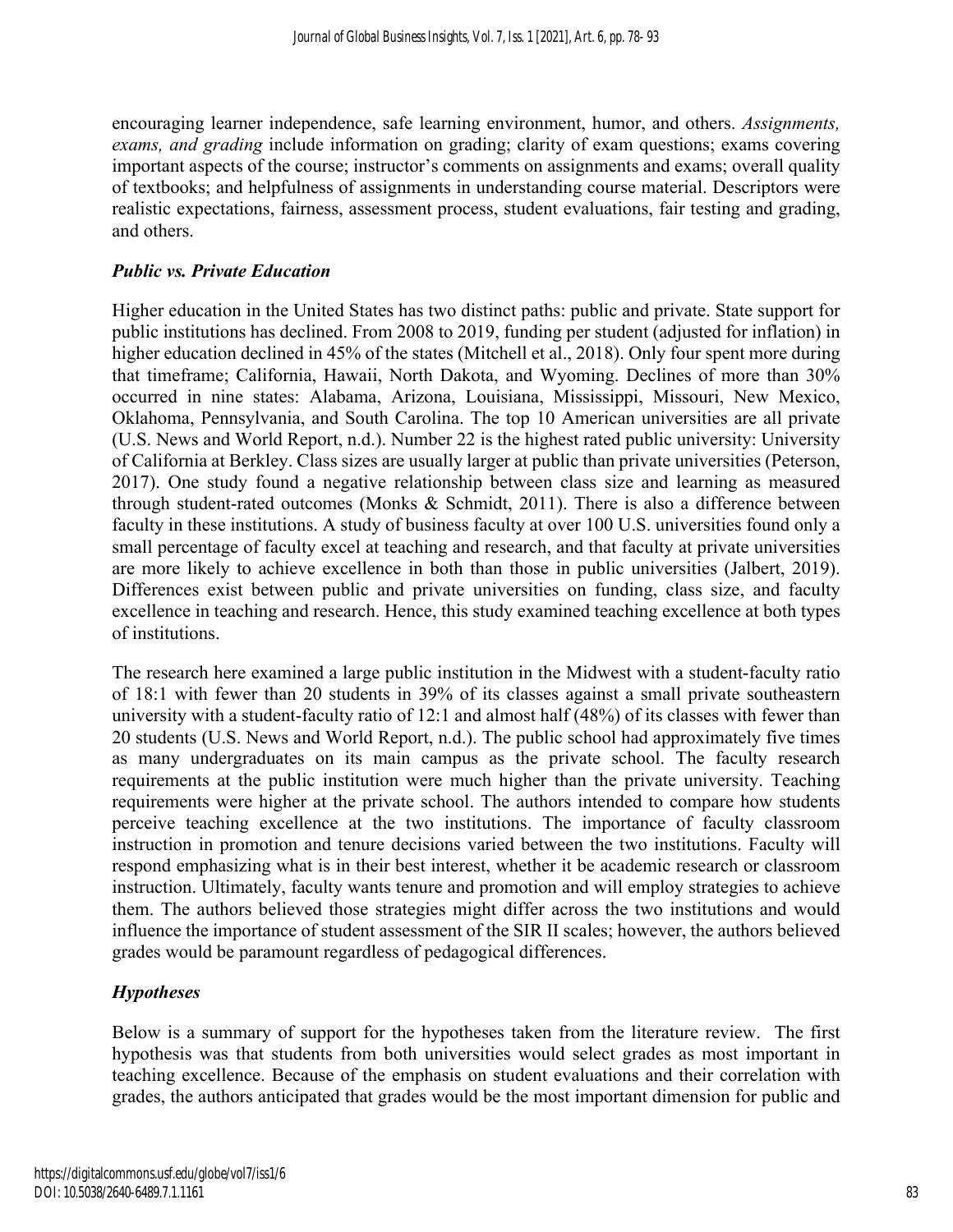private university students. Grade inflation also arises from inter-departmental competition, peer pressure from colleagues, and emphasizing graduation rates. Regardless of the cause, students are predisposed to expect high grades independent of academic achievement. The second and third hypotheses examined results separately for the two schools. The authors examined the difference in importance across the four dimensions. There would be a 25% difference between the perceived importance of the top-ranked dimension and the least important dimension. This indicates the dimensions differ in their importance. If the dimensions were equally important, they would have an importance weight of 25%. Even with different criteria for evaluating faculty, the public university emphasizes research more than the private university and faculty at the private university could not receive tenure or promotion without teaching excellence. Respondents at the two universities would differ on their evaluations of the four dimensions/constructs. With grading paramount, the remaining dimensions would be of less import and therefore, the hypotheses were:

- H<sub>1</sub>: Students at the public  $(H_{1a})$  and private university  $(H_{1b})$  will rank assignments, exams, and grading most important in teaching excellence.
- H<sub>2</sub>: Students separately at the public  $(H_{2a})$  and private university  $(H_{2b})$  will differ among the four teaching excellence dimensions/concepts.
- $\bullet$  H<sub>3</sub>: Students at the public and private university will differ on the evaluations of teaching excellence.

# **Methods**

The objective of this study was to decompose the components of teaching excellence and determine whether differences existed for students in public and private universities. The survey was constructed through applying the SIR II dimensions in a conjoint analysis to estimate main effects. Four SIR II dimensions were included in the study: (a) communication, (b) course organization and planning, (c) faculty-student interaction, and (d) assignments, exams, and grading (Centa, 1977; Centra & Gaubatz, 2005). This scale encapsulated many of the dimensions documented in other studies for both students and faculty and correlates with learning. The remaining four dimensions for SIR II were held constant across respondents. Dimensions were measured as poor or excellent. With four dimensions at two levels each, there were 32 possible permutations or profiles. Each profile contained a dimension at either excellent or poor level. A fractional factorial of these profiles was chosen statistically to ensure orthogonally among the four dimensions. Conjoint analysis was used to estimate student preferences.

Conjoint analysis has been used extensively in the marketing literature. To understand the tradeoffs among the four dimensions of teaching excellence, conjoint analysis was used to decompose respondents' overall evaluations into dimension partworths (Green & Rao, 1971; Louviere, 1988). Instead of evaluating dimensions in isolation, they were evaluated together making tradeoffs explicit. The importance among dimensions was estimated through partworth scores (i.e., percentages that sum to 100). Partworths have a common measurement unit and can be combined and compared across dimensions. The highest partworth is the most important dimension. Nineteen traditional-aged, full-time undergraduate students pretested the survey using protocol analysis. Corrections were then made to the survey.

Respondents evaluated 10 orthogonal (uncorrelated) and fractional (subset of all combinations) profiles to estimate main effects on a one-(inferior)-to-10 (outstanding) scale. In Table 2, the first profile is listed. The professor was strong in student interaction and assignments, exams, and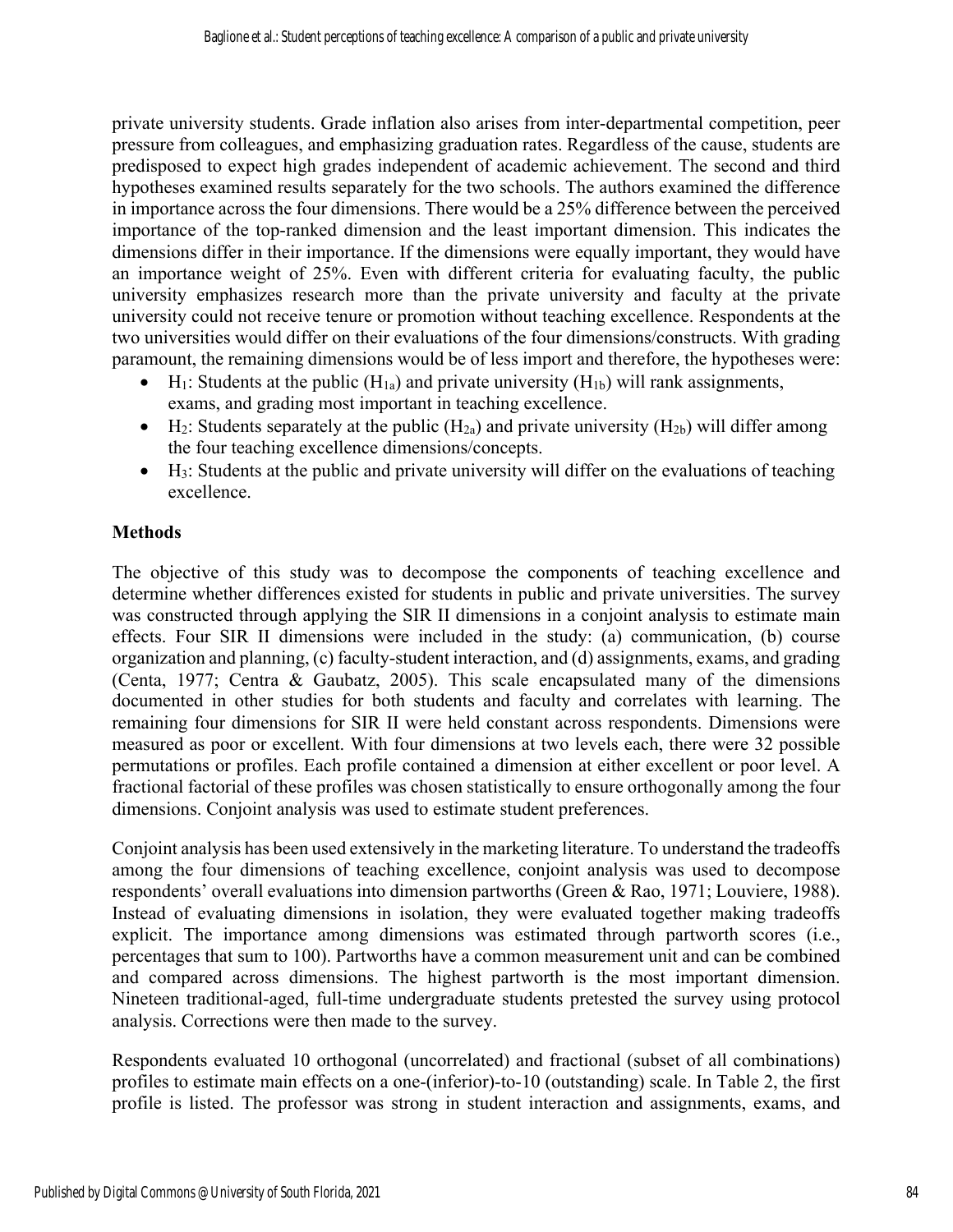grading but poor in course organization and planning and communication. Profiles were combinations of the four dimensions at two levels: poor or excellent. Eight profiles were used to calibrate the model and two holdouts to estimate model fit (i.e., correlated with calibration estimates). To measure model validity, Pearson's *R* was estimated: observed and estimated preferences were correlated. To measure model fit, the correlation between the holdout samples and model preference was estimated (Kendall's tau; Hollander et al., 2013). Respondents received a utility score by profile or 10 different scores. Utility or partworth utilities measured a construct's importance or how they influenced a respondent's decision. These determined dimension scores and importance.

| Characteristic                   |            | <b>Performance Level (Hypothetical Professor)</b>                                        |
|----------------------------------|------------|------------------------------------------------------------------------------------------|
| Course Organization and Planning | Poor:      | an explanation of course requirements;                                                   |
|                                  |            | class preparation;<br>subject knowledge; use of class time; and<br>summarizing material. |
| Communication                    | Poor:      | understandable presentations;<br>command of English:<br>examples;                        |
|                                  |            | asks challenging questions; and<br>enthusiasm for material.                              |
| Faculty/Student Interaction      | Excellent: | helpfulness;                                                                             |
|                                  |            | responsiveness, respect;                                                                 |
|                                  |            | concern;<br>availability; and                                                            |
|                                  |            | listening to students                                                                    |
|                                  |            | textbook; and helpfulness on assignments.                                                |

| Table 2. Conjoint Profile Example |  |
|-----------------------------------|--|
|-----------------------------------|--|

Dimension names and descriptors were provided in the survey. SIR II consists of eight dimensions. Four were used to construct profiles, and the remainders were held constant. Since the same scenario was evaluated, course outcomes; student effort and involvement; course difficulty, workload and pace; and instructional methods did not vary for respondents. Respondents were instructed to assume that the teacher's grading, the effort required, and course difficulty matched the school's average.

Data was gathered from full-time traditional-age undergraduate students at a large Midwestern and a medium-sized Southeastern university. Data was gathered from undergraduate business classes at both universities. At each, the same professor administered and taught the classes in which the students completed the survey. Students were sent an email with a Qualtrics link to complete the survey. The data was anonymous. The data were analyzed in SPSS version 26. SPSS was also used to construct the 10 orthogonal and fractional profiles evaluated in the conjoint analysis.

To compare the results across the two samples, a discriminant analysis function was used (Tabachnick & Fidell, 2019). Eight profiles or combinations of the four dimensions were used to calibrate the model. The high and low values (excellent and poor) were the same absolute number; they only differed in sign. Only half or four of the partworths were needed for the discriminant function. Four partworths from the conjoint analysis were used as predictors for group membership in the two universities. Partworths represented high for the four dimensions in the SIR II dimensions. Correlations among predictors were estimated for collinearity (pooled within-group matrices). One discriminant function was estimated. Wilks' Lambda was used to test for equality of group means. Box's M was estimated for equality of covariance matrices (rejected for *p* < .001). Wilk's Lambda and the canonical correlation were examined for the canonical function. The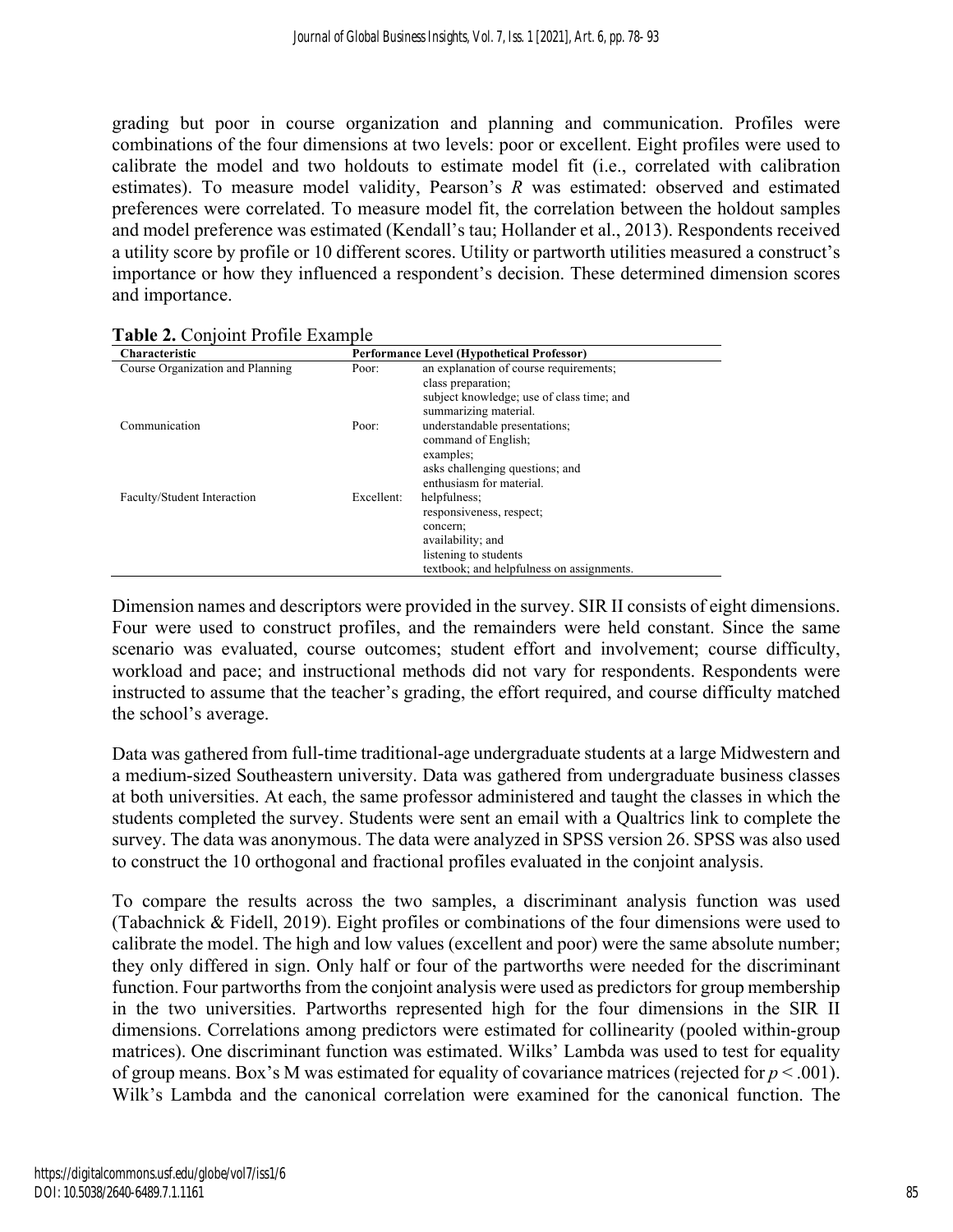standardized canonical discriminant function coefficient and structure matrix identified the order of importance of the predictors.

#### **Results**

# *Public University*

Two respondents did not complete all the conjoint profiles, and three had little variance in their profiles. They were removed from the analysis leaving 127 respondents. Among respondents, no question had more than three missing values. Table 3 details the demographics. Only a quarter of respondents (26%) were female (see Table 3). They were split between business and non-business majors (47% and 42%, respectively). Seventy-two percent were freshmen or sophomores. Threequarters were active in on-campus student organizations (e.g., clubs, Greek life, and intramural sports). Seventeen percent were college athletes. Fifty-four percent lived on-campus.

The conjoint results are listed in Tables 4 through 6. The conjoint model fit was excellent. Pearson's *R*, the correlation between the observed and estimated preference, was .988 and statistically significant ( $p < .000$ ; Table 4). Kendall's Tau, the correlation between the ranks for the observed and estimated preference, was .857 and statistically significant ( $p < .001$ ). Assignments, exams, and grading was the most important dimension, although each dimension represented at least 22% of the total (weights sum to 100%) (see Table 5 and Table 6). Hypothesis 1a was supported for the public university since assignments, exams, and grading ranked first. The difference between the highest value (assignments, exams, and grading at 28.7) was almost 25% higher (28.7-23/23) than the lowest value (faculty-student interaction at 23). Hypothesis  $H_{2a}$  was supported.

# *Private University*

Surveys were completed by 137 respondents. Four surveys were removed for low variability among responses and three surveys removed for straight-lining responses, leaving 123 usable surveys. Among respondents, no question had more than four omitted responses. Eighty-four percent of respondents were sophomores or junior (see Table 3). Ninety-one percent were business majors. They lived on-campus (72%), and there was a split by gender (males equal 54%). Their home addresses were mostly in suburban areas (52%). Forty percent were working while in school. Most were active in organizations on-campus (74%). Almost a third played on school sports teams  $(30\%)$ .

The correlation for the observed and estimated preference indicated a strong model fit (Pearson's  $R = .98$ ,  $p < .000$ ; see Table 4). The Kendall's Tau for estimating the holdout profiles was statistically significant (.88;  $p < .001$ ). Among the four dimensions, assignments, examinations, and grades was most important in assessing teaching excellence, followed by communication and course organization and planning. Faculty-student interaction was the least important (see Table 4). Table 6 confirms these results with the largest spread between excellent and poor for assignments, exam, and grading. Hypothesis 1b was supported: assignments, examination, and grading ranked highest. Hypothesis 2b was supported: the difference between the highest value (assignments, exams, and grading at 27.9) was 22% higher (27.9-22.8/22.8) than the lowest value (faculty-student interaction at 22.8).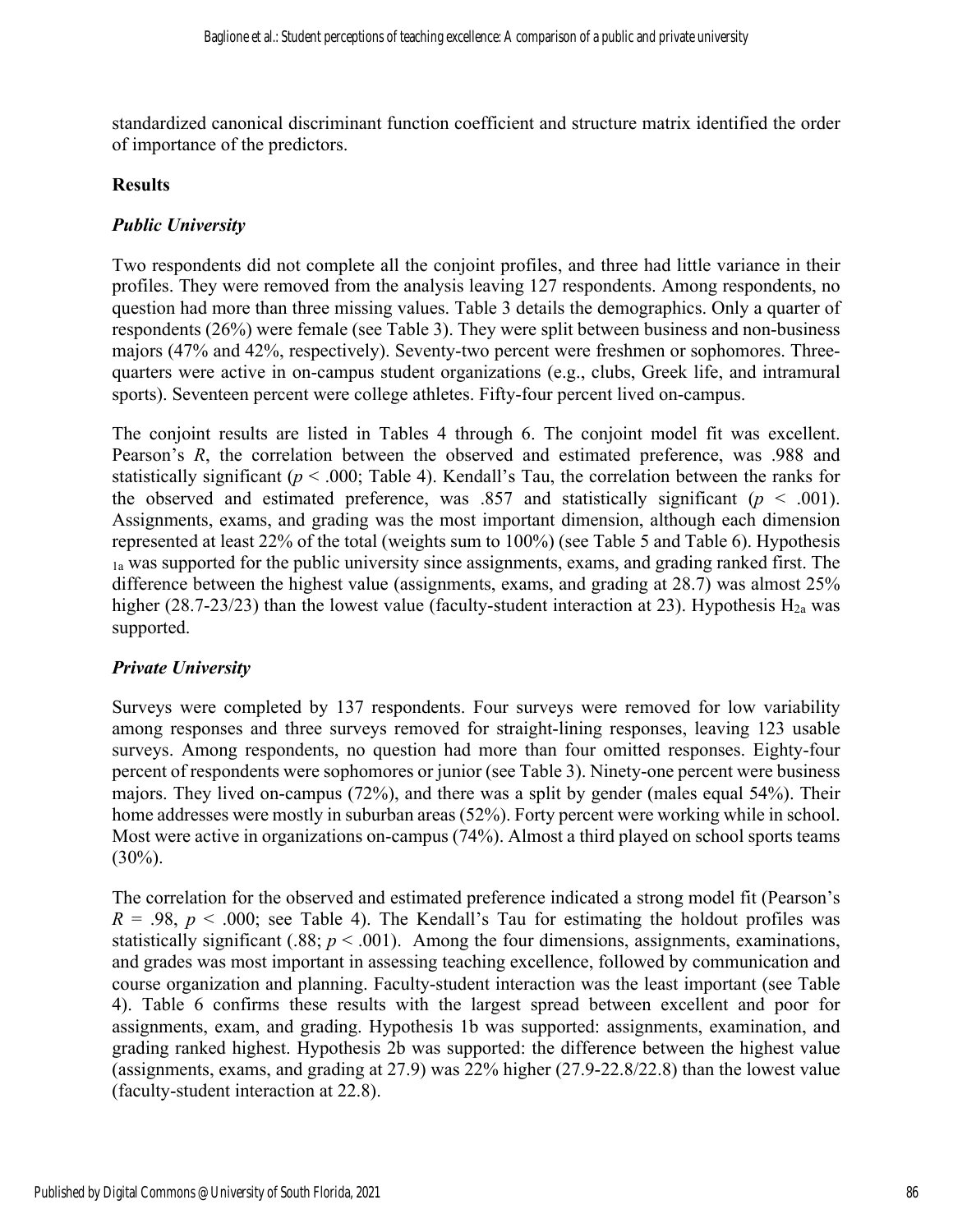#### *Sample Comparison*

Table 3, Table 4, and Table 5 compare the two samples. The sample for the public university had more males (74%) than the private university (54%), and the public had more freshmen (40% versus 2%) completing the survey. Respondents at the private university were predominantly upperclassmen (62%), while approximately a quarter were at the public university (28%). The private university had more students living on-campus (72% versus 54%). Almost all business students completed the survey at the private university (91%), with only about half majoring in business at the public university (47%). The sample had an average self-reported GPA of 3.34 and 3.19 for the public and private universities, respectively. This difference was statistically significant ( $t(229) = 2.18$ ;  $p < .03$ ).

| Characteristic             | Public % $(n = 127)$ | Private % $(n = 123)$ |
|----------------------------|----------------------|-----------------------|
| <b>Gender</b>              |                      |                       |
| Male                       | .74                  | .54                   |
| Female                     | .26                  | .46                   |
| <b>Residence</b>           |                      |                       |
| On-campus                  | .54                  | .72                   |
| Off-campus                 | .42                  | .7                    |
| Off-campus (with family)   | .3                   | .20                   |
| <b>Undergraduate Level</b> |                      |                       |
| Freshman                   | .40                  | $\cdot$               |
| Sophomore                  | .32                  | .36                   |
| Junior                     | .18                  | .48                   |
| Senior                     | .10                  | .14                   |
| Undergraduate Major        |                      |                       |
| <b>Business</b>            | .47                  | .91                   |
| Non-business               | .42                  | .7                    |
| Undecided                  | .13                  | $\cdot$               |
|                            |                      |                       |

*Note.* Rounding error may not sum to 100

#### **Table 4.** Conjoint Results (Overall)

| <b>Statistic</b>           | <b>Value (Public)</b> | Significance | <b>Value (Private)</b> | Significance |
|----------------------------|-----------------------|--------------|------------------------|--------------|
| Pearson's R                | .98                   | .000         | .98                    | .000         |
| Kendall's Tau              | .86                   | .001         | .88                    | .000         |
| Kendall's Tau for Holdouts | .00                   |              | .00                    |              |

*Note.* Correlation between observed and estimated preferences.

| Table 5. Conjoint Results (Averaged Importance Scores) |  |  |
|--------------------------------------------------------|--|--|
|--------------------------------------------------------|--|--|

| Category                        | Public | Private |
|---------------------------------|--------|---------|
| Assignments, Exams, and Grading | 28.7   | 27.9    |
| Communication                   | 23.4   | 25.9    |
| Course Organization Planning    | 24.9   | 23.5    |
| Faculty-student Interaction     | 23.0   | 22.8    |

# *Discriminant Analysis*

The conjoint results across universities were compared through discriminant analysis (see Table 7). Wilks' Lambda was not statistically significant for any of the groups across the two universities  $(p > 0.153)$ ; see Table 7). The partworth for each dimension or construct did not differ between the respondents of the two universities. The highest correlations among predictors (pooled withingroups matrices) were .374. Box's M was not statistically significant; thus, equality of the covariance matrix held  $(p > .077)$ . The canonical correlation was .123, which means little of the variance was explained. Wilk's Lambda was not statistically significant (3.699(4), *p* < .449). The test of equality of group means showed no difference between the two universities on the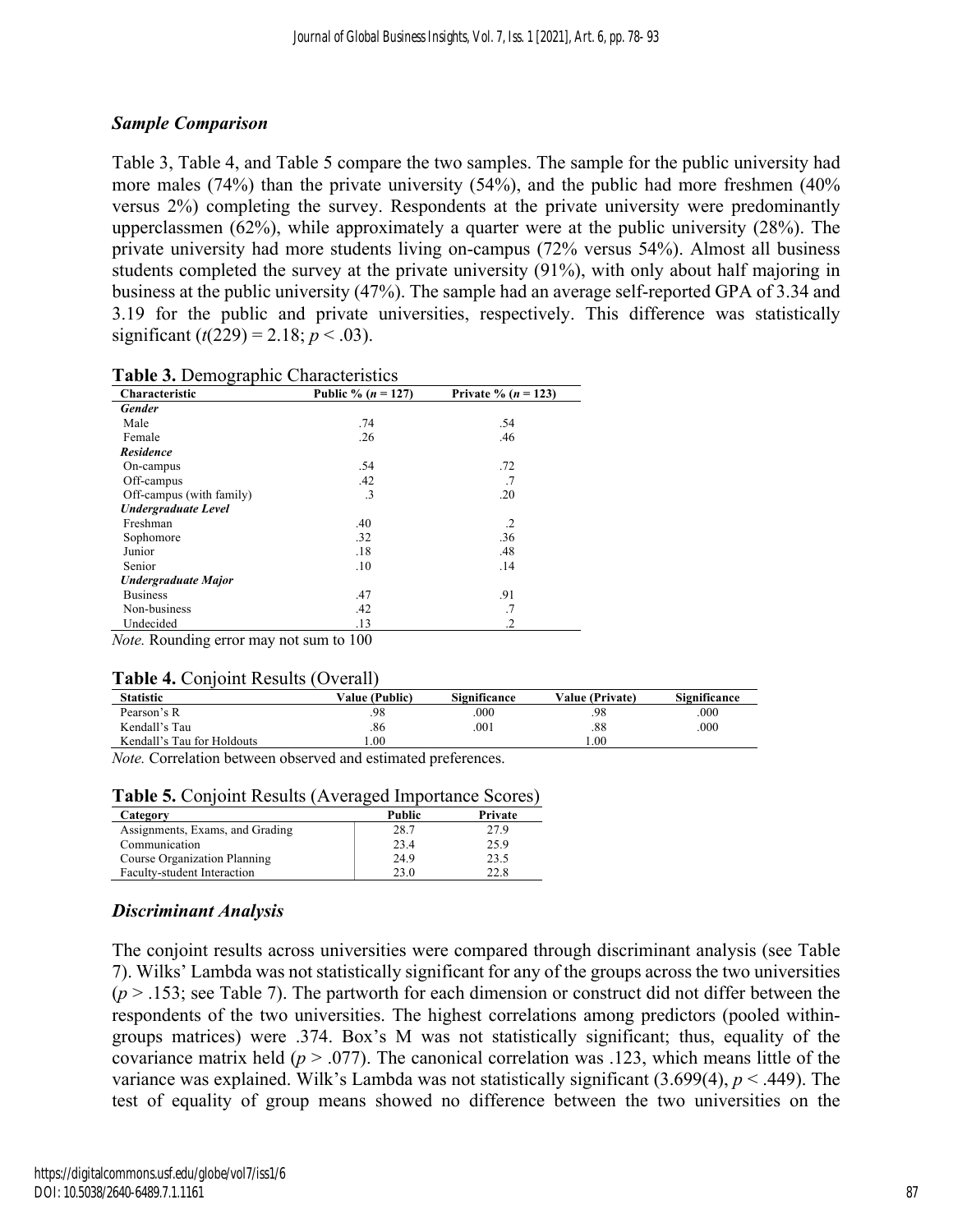partworths. Classification results showed that 51% and 59% were classified correctly for the private and public universities, respectively. Conjoint results did not differ across the samples. Hypothesis three was not supported. Differences did not exist between the public and private universities on the partworths across the four dimensions. Examining the results across universities revealed the same results. The highest and lowest ranked dimensions were the same for respondents from the public and private universities (see Table 6). Communication ranked third with respondents at the public university and second for the private university. The partworths were similar for the four dimensions between the universities (see Table 6). For assignments, exams, and grading, the average partworths for excellent were 1.013 (public) and .951 (private).

|                                        | <b>Table 0.</b> Conjoint I arrworth Ixesales (Levels 0) Only Clisty) |         |  |
|----------------------------------------|----------------------------------------------------------------------|---------|--|
| Category                               | Public                                                               | Private |  |
| <b>Assignments, Exams, and Grading</b> |                                                                      |         |  |
| Excellent                              | 1.013                                                                | .951    |  |
| Poor                                   | $-1.013$                                                             | $-.951$ |  |
| <b>Communication</b>                   |                                                                      |         |  |
| Excellent                              | .830                                                                 | .870    |  |
| Poor                                   | $-.830$                                                              | $-.870$ |  |
| <b>Course Organization Planning</b>    |                                                                      |         |  |
| Excellent                              | .844                                                                 | .760    |  |
| Poor                                   | $-.844$                                                              | $-.760$ |  |
| <b>Faculty-Student Interaction</b>     |                                                                      |         |  |
| Excellent                              | .854                                                                 | .736    |  |
| Poor                                   | -.854                                                                | $-.736$ |  |

| Table 6. Conjoint Partworth Results (Levels by University) |  |
|------------------------------------------------------------|--|
|                                                            |  |

#### **Table 7.** Discriminant Results (overall)

| <b>Statistic</b>       | Value  | Significance |
|------------------------|--------|--------------|
| Wilk's Lambda          | 3.69   | .449         |
| Box's M                | 1 7.13 | .078         |
| Course (high)          | .995   | .292         |
| Communication (high)   | .999   | .640         |
| Faculty-Student (high) | 2.045  | .154         |
| Assignments (high)     | .998   | .492         |

#### **Conclusion**

Students took a short-term focus and valued assignments, exams, and grading above all else. This contradicts much of the prevailing literature, especially when coupled with faculty-student interaction as the least important. Equally surprising were the similar results at a private teachingfocused school and a large public university with higher research requirements for faculty. This finding may support an explanation of grade inflation (Hoefer et al., 2012; Isely & Singh, 2005), where learning and grades are decoupled (Eiszler, 2002). The best students had difficulty distinguishing themselves since grades are compressed at the scale top. Higher education's emphasis on student evaluations may be partly to blame for grade inflation (Bok, 2003; Isely & Singh, 2005; McPherson et al., 2009). The sample had an average self-reported GPA of almost 3.2, although higher at the public university. Students appeared to be conditioned to expect high grades regardless of effort. Faculty may be acquiescing to student demands on grades to placate them for strong student evaluations.

Full-time faculty teach almost all traditional in-person classes in business at the private institution, but many adjuncts are employed teaching the first two years of liberal arts classes. Adjuncts attaining poor evaluations have difficulty being rehired. With student evaluations and grades linked, re-employment is partially based on giving students good grades. Full-time faculty with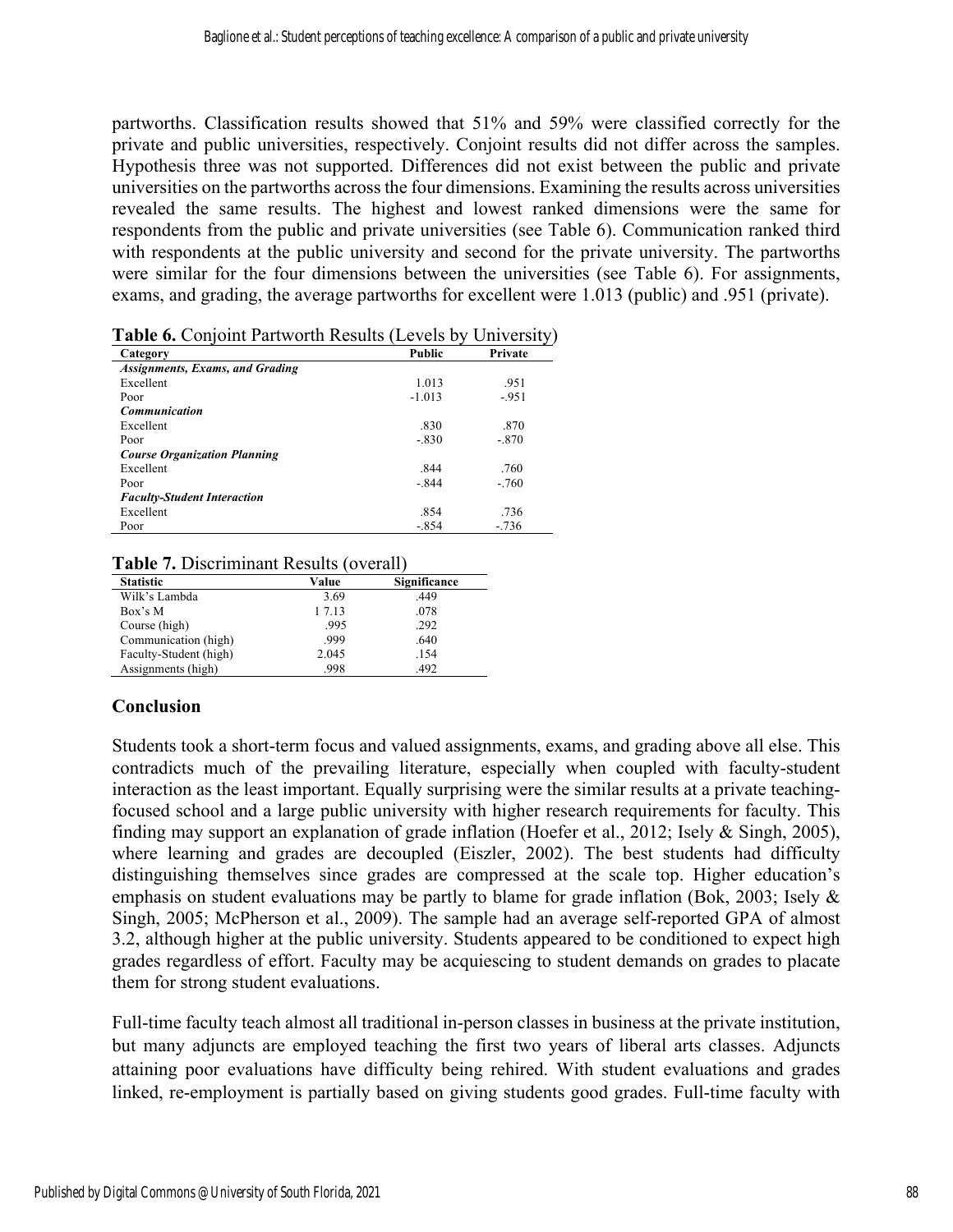low teacher evaluations are almost precluded from promotion and tenure. No amount of publication success can mitigate poor student evaluations. Publications are expected; there is more latitude than at the private institution on what constitutes an acceptable publication. The selection process is non-compensatory. (Note: One of the authors is a former department chair and current promotion and tenure committee member where the data was collected. This represents his perspective.) At the public institution, research comprises a higher proportion of promotion and tenure requirements. The pressure to publish is greater at the public institution.

Even with disparate goals for faculty between the universities, student emphasis at both was on grades over faculty-student interaction. Discouraging for faculty, these interactions ranked lowest at both universities. This contradicts much of the literature review on teaching excellence where faculty and students agreed that instructors should be approachable/personable, encouraging, and caring, and enthusiastic (Buskist et al., 2002). In the 24 studies cited in the literature review, 23 listed a measure of faculty-student interaction as critical to teaching excellence. Students valued faculty interaction as least important. Universities may be relying on student evaluations leading to grades being paramount over learning.

All dimensions represented at least 22% of the total, so teaching excellence is multi-faceted. Course structure and planning were important, just not as important as grades. The same was true for faculty being subject experts, using class time effectively, being enthusiastic, challenging students, and being helpful, respectful, and responsive in dealings with students. All this supported research showing faculty should make courses "structured, available, outlined, and easy to understand" (Swanson et al., 2015, p. 227). This indicated human interactions are memorable and positive (Swanson et al., 2015). Ranking across the universities for the dimensions was almost identical; however, the two middle dimensions: communication and course organization planning, reversed order.

There was a wide range among the dimensions. The difference between the highest and lowestrated dimension was at least 22%. A hierarchy exists among the dimensions. The contribution of this study was forcing students to be explicit among the numeric difference among dimensions and showing that grades were paramount. Grade inflation appeared to contribute to this conclusion. Faculty can only address the emphasis on grades by addressing grade inflation. Unilateral mitigation of grade inflation is to the detriment of the organization undertaking it. Inflating grades can attract and retain students (Brandt, 2001; Hu, 2005; Stone, 1995; Wikstrom & Wikstrom, 2005). Graduates with lower grade point averages are at a disadvantage competing in the marketplace with students from universities with grade inflation (Chan et al., 2002).

#### *Theoretical Implications*

Theoretically, teaching excellence has taken many forms throughout the literature. The approach of this study is one of many. All have commonalities. Unlike many, the scale chosen here is empirically based. The authors operationalized the construct in an easily understood format for evaluation, forcing tradeoffs among important dimensions. Ratio-level comparisons among dimensions were also created to measure their importance.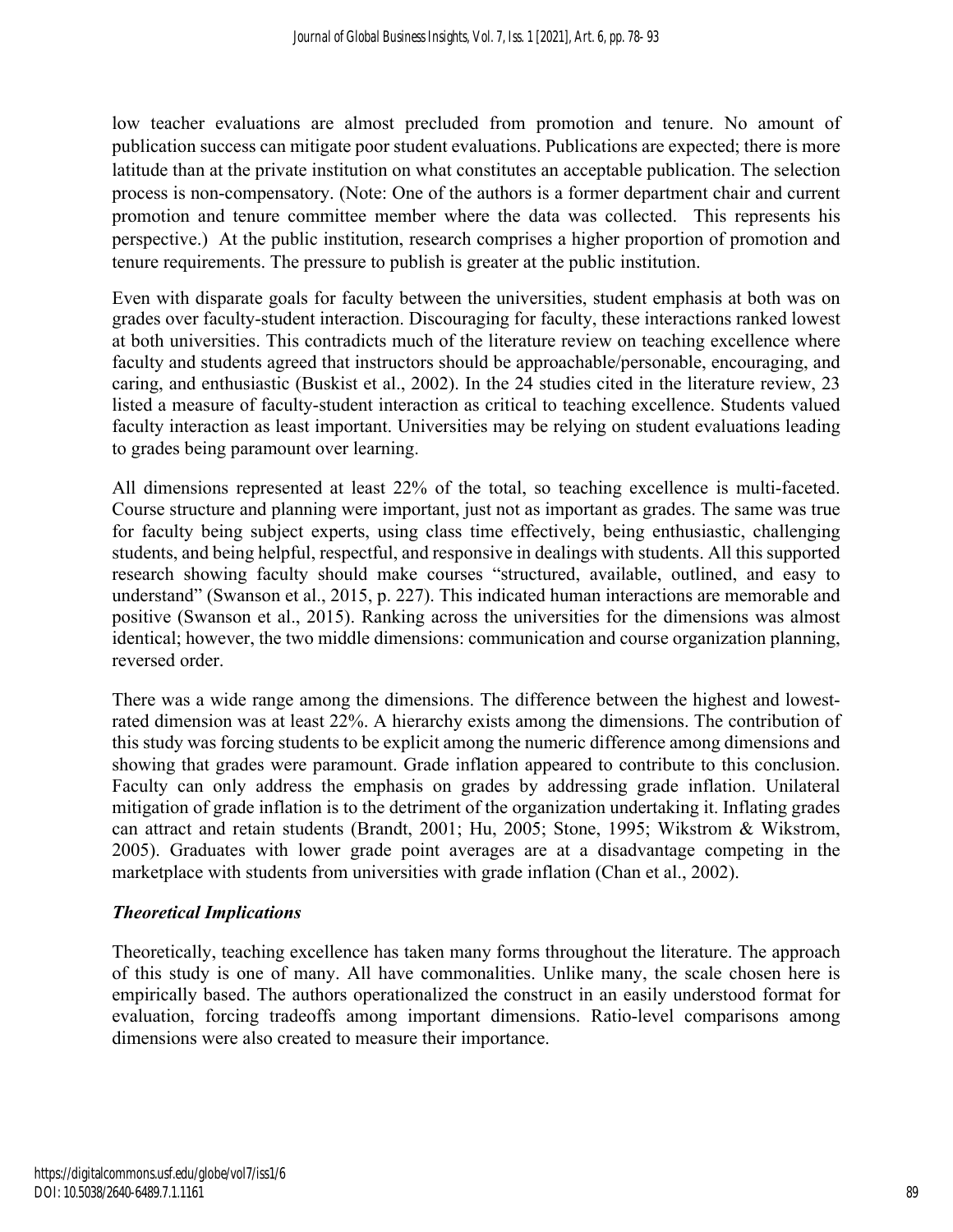#### *Practical Implications*

Teaching excellence is multi-faceted; yet grades are paramount for students. Grade inflation has exacerbated the focus on grades by students. This applies to private and public universities. Universities are under renewed pressure to justify their costs and, conversely, a student's degree. Higher grades can be perceived to equate with learning, but when learning is disconnected from grades (as occurs with grade inflation), the relationship may become tenuous. Grade inflation can only be confronted collectively. If one school separates itself from others by ameliorating grade inflation, it risks making students less competitive in the marketplace when competing with students from institutions which continue to inflate grades.

#### *Limitations and Future Research*

Prior research showed faculty and students differ in teaching excellence. A meta-analysis on the TBC found differences between faculty and students. Separate conjoint models could be estimated for both groups and partworths compared through discriminant analysis. The delivery method may also differ in evaluating teaching excellence. The equal importance of faculty in online and faceto-face teaching modes could be compared (Bangert, 2005; Garrison et al., 2000; Gorsky & Blau, 2009). The influence of culture could also be studied, including the application of those results to other countries (Casero Martínez, 2016; Chen et al., 2012; Grieve, 2010; Liu et al., 2016; Liu & Meng, 2009). Non-business students could be surveyed to determine if similar results yielded (Centra, 1977) And the pragmatism of business students in their assessments could be compared. Even within a business school, there may be differences by major. Assessing and enhancing teaching excellence in a recent meta-analysis identified four strategies: peer reviews, portfolios, self-assessments, and student evaluations (Harrison, 2020). These could be linked to this study's assessment of teaching excellence.

Limitations included the sample sizes as both studies were small. Partworths could not be examined to determine if segments existed at either school. Some demographic variables differed between the two samples. Learning was not measured, only perceptions. Results were not compared to student evaluations which may reduce external validity. The average GPA differed between universities, and the authors cannot eliminate that the findings between the two universities may be caused by GPA. Grade inflation is caused by many factors. Further research can disentangle the causes including faculty, departmental competition, peer pressure from colleagues, and graduation rates (Smith & Fleisher, 2011). Regardless of what precipitated it, grade inflation's impact appears prevalent.

#### **References**

- Baglione, Stephen L., & Tucci, L. (2019). Students' perceptions of teaching excellence: A tradeoff analysis. *Marketing Education Review*, *29*(3), 154-163.
- Bangert, A. W. (2005). Identifying factors underlying the quality of online teaching effectiveness: An exploratory study. *Journal of Computing in Higher Education, 17*(2), 79–99. https://doi.org/10.1007/BF03032699

Benekos, P. J. (2016). How to be a good teacher: Passion, person, and pedagogy. *Journal of Criminal Justice Education, 27*(2), 225–237. https://doi.org/10.1080/10511253.2015.1128703

Bok, D. (2003). *Universities in the marketplace: The commercialization of higher education.* Princeton University.

Boysen, G. A., Richmond, A. S., & Gurung, R. A. R. (2015). Model teaching criteria for psychology: Initial documentation of teachers' self-reported competency. *Scholarship of Teaching and Learning in Psychology, 1*(1), 48–59. https://doi.org/10.1037/stl0000023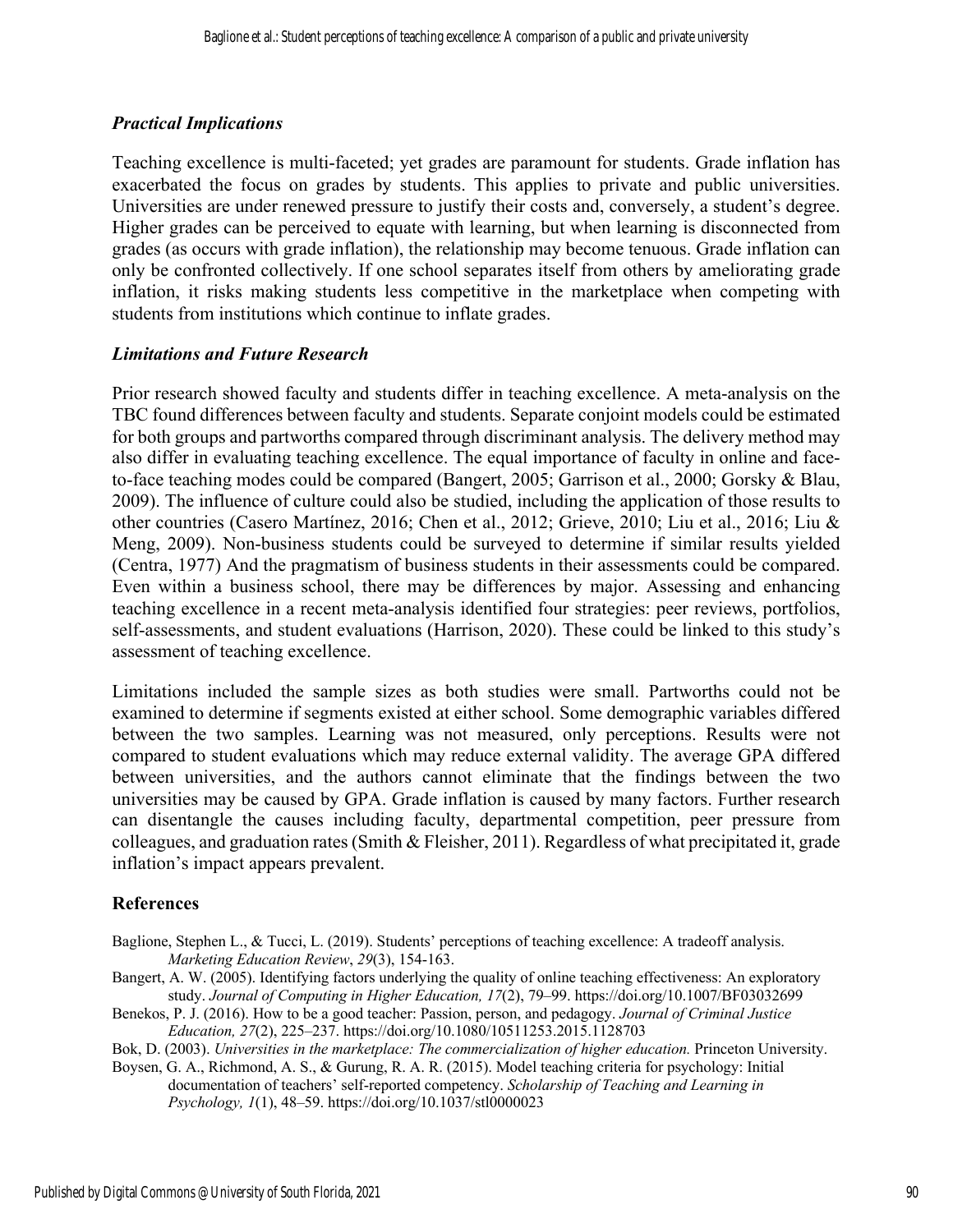- Bradley, S., Kirby, E., & Madriaga, M. (2015). What students value as inspirational and transformative teaching. *Innovations in Education and Teaching International, 52*(3), 231– 242. https://doi.org/10.1080/14703297.2014.880363
- Brandt, J. R. (2001). *Fiscal policy effects on grade inflation.* NewFoundations. https://newfoundations.com/Policy/Barndt.html
- Brown, R. (1977). College students' perceived, effective teaching styles. *College Student Journal, 11*(4), 302–305.
- Buskist, W., & Keeley, J. W. (2018). Search for universal principles of excellence in college and university teaching. *New Directions for Teaching and Learning, 156,* 95–105. https://doi.org/10.1002/tl.20321
- Buskist, W., Sikorski, J., Buckley, T., & Saville, B. (2002). Elements of master teaching. In S. F. Davis, & W. Buskist (Eds.), *The teaching of psychology: Essays in honor of Wilbert J. McKeachie and Charles L. Brewer* (pp. 27–39). Lawrence Erlbaum.
- Casero-Martínez, A. (2016). Deconstructing the notion of a "good teacher". An analysis of the formal and nonformal characteristics of university teaching. *Relieve, 22*(2), 1–14. https://doi.org/10.7203/relieve.22.2.9419
- Centra, J. A. (1977). Student ratings of instruction and their relationship to student learning. *American Educational Research Journal, 14*(1), 17–24. https://doi.org/10.2307/1162516
- Centra, J. A. (1998). *Development of student instructional report II*. Educational Testing Service. https://citeseerx.ist.psu.edu/viewdoc/download?doi=10.1.1.433.1273&rep=rep1&type=pdf
- Centra, J. A., & Gaubatz, N. B. (2005). *Student perceptions of learning and instructional effectiveness in college courses: A validity study of SIR II*. Educational Testing Service. https://www.ets.org/Media/Products/perceptions.pdf
- Chan, W. M., Li, H., & Suen, W. (2002). Grade inflation. *Social Science Research Network.* https://papers.ssrn.com/sol3/papers.cfm?abstract\_id=336880
- Chen, J., Brown, G. T. L., Hattie, J. A. C., & Millward, P. (2012). Teachers' conceptions of excellent teaching and its relationship to self-reported teaching practices. *Teaching and Teacher Education, 28*(7), 936–947. https://doi.org/10.1016/j.tate.2012.04.006
- Chickering, A. W., & Gamson, Z. F. (1987). *Seven principles of good practice in undergraduate education* (ED282491)*.* ERIC. https://files.eric.ed.gov/fulltext/ED282491.pdf
- Clayson, D. E. (2005). Within class variability in student-teacher evaluations: Examples and problems. *Decision Sciences Journal of Innovative Education, 3*(1), 109–124. https://doi.org/10.1111/J.1540- 4609.2005.00055.X
- Clayson, D. E. (2009). Student evaluations of teaching: Are they related to what students learn? A meta-analysis and review of the literature. *Journal of Marketing Education, 31*(1), 16–30. https://doi.org/10.1177/0273475308324086
- Educational Testing Service. (2013). *Guidelines for the use of results of the student instructional report II (SIR II)* [Brochure]. https://www.ets.org/s/S.I.R.\_ii/S.I.R.\_guidelines\_for\_use\_of\_results.pdf
- Eiszler, C. F. (2002). College students' evaluations of teaching and grade inflation. *Research in Higher Education, 43*(4), 483–501. https://doi.org/10.1023/A:1015579817194
- Faranda, W. T., & Clarke III, I. (2004). Student observations of outstanding teaching: Implications for marketing educators. *Journal of Marketing Education, 26*(3), 271–281. https://doi.org/10.1177/0273475304268782
- Garrison, D. R., Anderson, T., & Archer, W. (2000). Critical inquiry in a text-based environment: Computer conferencing in higher education. *The Internet and Higher Education, 2*(2–3), 87–105. https://doi.org/10.1016/S1096-7516(00)00016-6
- Gibbs, G. (2001, September 1). *Training university teachers to improve learning* [Paper presentation]. The 9th Conference of the European Association for Research on Learning and Instruction, Freiberg, Switzerland.
- Giorgi, A. J., & Roberts, T. G. (2012). Exploring the teaching beliefs of excellent undergraduate professors. *North American Colleges and Teachers of Agriculture Journal, 56*(1), 60–66.
- Gorsky, P., & Blau, I. (2009). Online teaching effectiveness: A tale of two instructors. *International Review of Research in Open and Distance Learning, 10*(3), 1–27. https://doi.org/10.19173/irrodl.v10i3.712
- Green, P. E., & Rao, V. R. (1971). Conjoint measurement for quantifying judgmental data. *Journal of Marketing Research, 8*(3), 355–363. https://doi.org/10.2307/3149575
- Grieve, A. M. (2010). Exploring the characteristics of 'teachers for excellence': Teachers' own perceptions. *European Journal of Teacher Education, 33*(3), 265–277. https://doi.org/10.1080/02619768.2010.492854
- Gross, J., Lakey, B., Orehek, E., & Edinger, K. (2009). Person perception in the college classroom: Accounting for taste in students' evaluations of teaching effectiveness. *Journal of Applied Social Psychology, 39*(7), 1609– 1638. https://doi.org/10.1111/j.1559-1816.2009.00497.x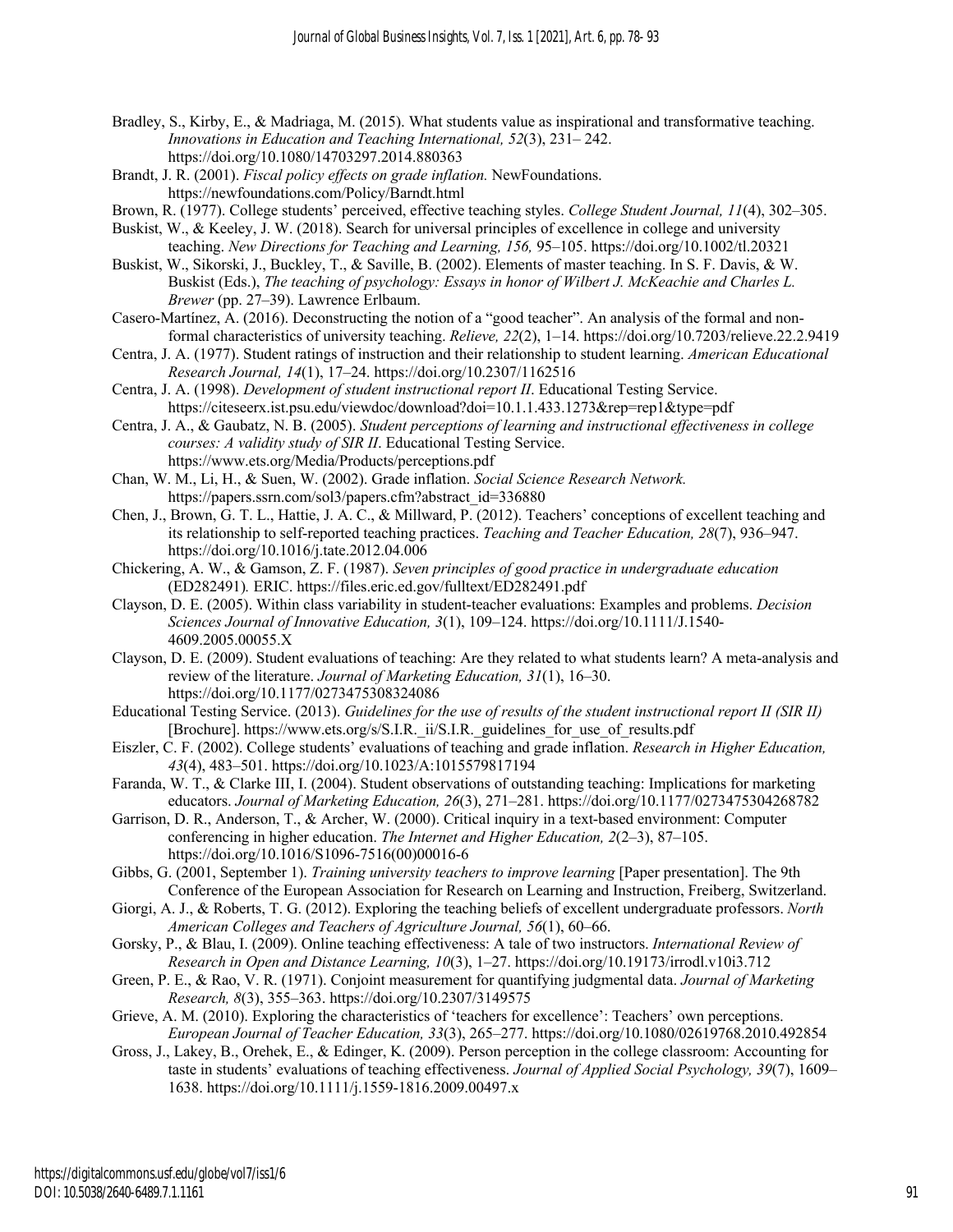- Gruber, T., Reppel, A., & Voss, R. (2010). Understanding the characteristics of effective professors: the student's perspective, *Journal of Marketing for Higher Education*, *20*(2), 175-190.
- Harrison, R., Meyer, L., Rawstorne, P., Razee, H., Chitkara, U., Mears, S., & Balassooriya, C. (2020). Evaluating and enhancing quality in higher education teaching practice: A meta-review. *Studies in Higher Education, 47*(1), 1–17. https://doi.org/10.1080/03075079.2020.1730315
- Hoefer, P., Yurkiewicz, J., & Byrne, J. C. (2012). The association between students' evaluation of teaching and grades. *Decision Sciences Journal of Innovative Education, 10*(3), 447–459. https://doi.org/10.1111/J.1540- 4609.2012.00345.X
- Hollander, M., Wolfe, D. A., & Chicken, E. (2013). *Nonparametric statistical methods* (3rd ed.). John Wiley & Sons.
- Hu, S. (Ed.). (2005). *Beyond grade inflation: Grading problems in higher education*. Jossey-Bass.
- Isely, P., & Singh, H. (2005). Do higher grades lead to higher student evaluations? *Journal of Economic Education, 36*(1), 29–42.
- Jalal, A. (2020). Teaching excellence in higher education. *Journal of Higher Education Service Science and Management, 3*(2), 1–10.
- Jalbert, T. (2019). Do business professors who excel at both teaching and research exist? *Research in Higher Education Journal, 37,* 1–20.
- Kanagaretnam, K., Mathieu, R., & Thevaranjan, A. (2003). An economic analysis of the use of student evaluations: Implications for universities. *Managerial and Decision Economics, 24*(1), 1–13.
- Keeley, J. W., Ismail, E., & Buskist, W. (2016). Excellent teachers' perspectives on excellent teaching. *Teaching of Psychology, 43*(3), 175–179. https://doi.org/10.1177/0098628316649307
- Keeley, J., Smith, D., & Buskist, W. (2006). The teacher behaviors checklist: Factor analysis of its utility for evaluating teaching. *Teaching of Psychology, 33*(2), 84–91. https://doi.org/10.1207/s15328023top3302\_1
- Kelchen, R. (2018). *Higher education accountability.* Johns Hopkins University.
- Kelley, C. A., Conant, J. S., & Smart, D. T. (1991). Master teaching revisited: Pursuing excellence from the students' perspective. *Journal of Marketing Education, 13*(2), 1–10. https://doi.org/10.1177/027347539101300202
- Korthagen, F. A. J. (2004). In search of the essence of a good teacher: Towards a more holistic approach in teacher education. *Teaching and Teacher Education, 20*(1), 77–97. https://doi.org/10.1016/j.tate.2003.10.002
- Landrum, R. E., & Stowell, J. R. (2013). The reliability of student ratings of master teacher behaviors. *Teaching of Psychology, 40*(4), 300–303. https://doi.org/10.1177/0098628313501043
- Layne, L. (2012). Defining effective teaching. *Excellence in College Teaching, 23*(1), 43–68.
- Liu, S., & Meng, L. (2009). Perceptions of teachers, students, and parents of the characteristics of good teaching: A cross-cultural comparison of China and the United States. *Educational Assessment, Evaluation and Accountability, 21*(4), 313–328. https://doi.org/10.1007/s11092-009-9077-z
- Liu, S., Keeley, J., & Buskist, W. (2016). Chinese college students' perceptions of excellent teachers across three disciplines: Psychology, chemical engineering, and education. *Teaching of Psychology, 43*(1), 70–74. https://doi.org/10.1177/0098628315620888
- Louviere, J. J. (1988). *Analyzing decision making: Metric conjoint analysis.* Sage.
- Matheson, R. (2020). In pursuit of teaching excellence: Outward and visible signs of inward and invisible grace. *Teaching in Higher Education, 25*(8), 909–925. https://doi.org/10.1080/13562517.2019.1604508
- McPherson, M. A., Jewell, R. T., & Kim, M. (2009). What determines student evaluation scores? A random effects analysis of undergraduate economics classes. *Eastern Economic Journal, 35*(1), 37–51.
- Mitchell, M., Leachman, M., Masterson, K., & Waxman, S. (2018, October 4). *Unkept promises: State cuts to higher education threaten access and equity.* Center on Budget and Policy Priorities. https://www.cbpp.org/research/state-budget-and-tax/unkept-promises-state-cuts-to-higher-educationthreaten-access-and
- Monks, J., & Schmidt, R. M. (2011). The impact of class size on outcomes in higher education. *The B.E. Journal of Economic Analysis & Policy, 11*(1), 1–17. https://doi.org/10.2202/1935-1682.2803
- Onwuegbuzie, A. J., Witcher, A. E., Collins, K. M. T., Filer, J. D., Wiedmaier, C. D., & Moore, C. W. (2007). Students' perceptions of characteristics of effective college teachers: A validity study of a teaching evaluation form using a mixed-methods analysis. *American Educational Research Journal, 44*(1), 113–160. https://doi.org/10.3102/0002831206298169
- Orlando, M. (2013, January 14). *Nine characteristics of a great teacher.* Faculty Focus. https://www.facultyfocus.com/articles/philosophy-of-teaching/nine-characteristics-of-a-great-teacher/